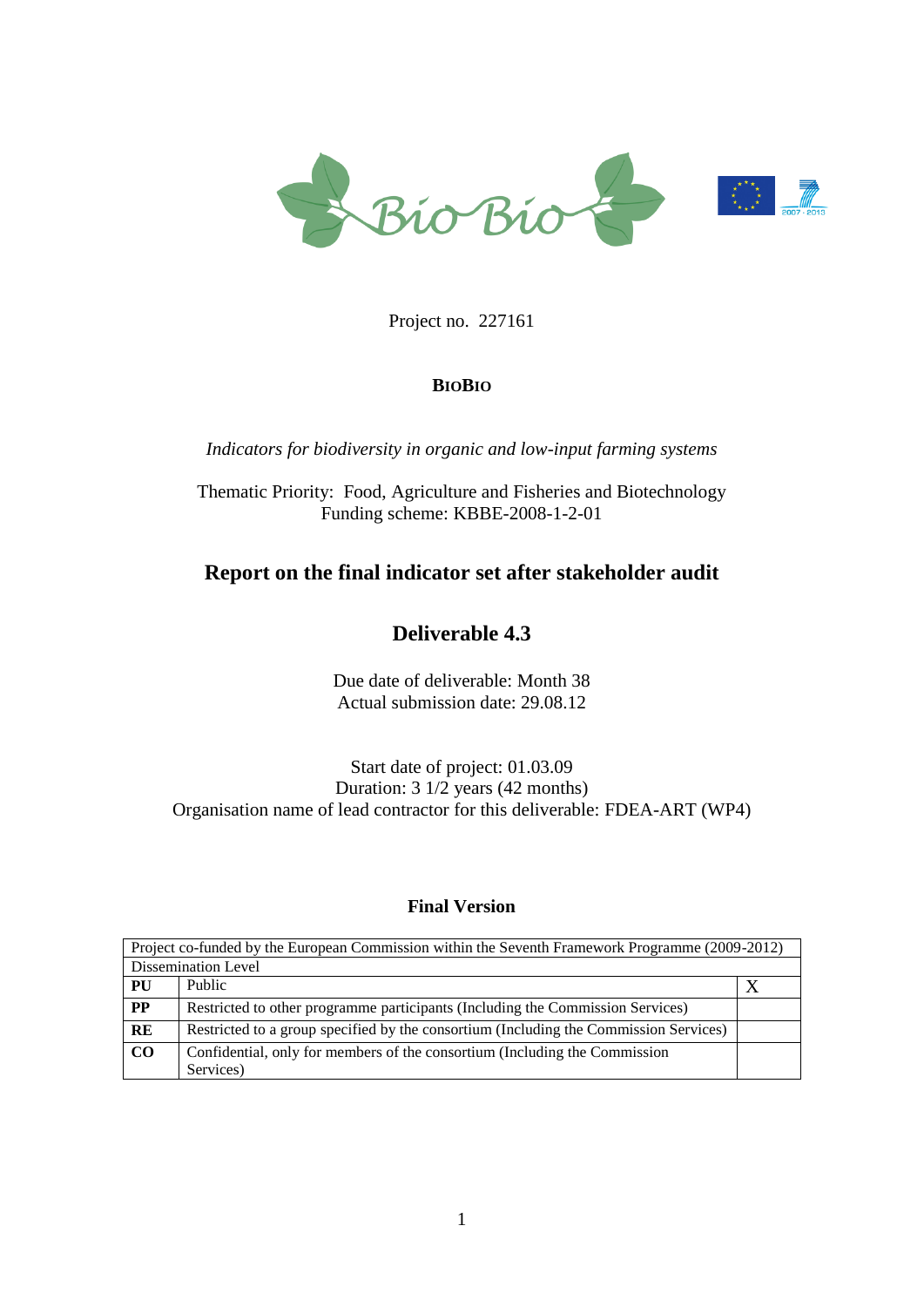### **Report on the final indicator set after stakeholder audit**

Final Version of Report

Herzog F.<sup>1</sup>, Balázs K.<sup>2</sup>, Dennis P.<sup>3</sup>, Friedel J.<sup>4</sup>, Jongman R.G.H.<sup>5</sup>, Jeanneret P.<sup>1</sup>, Kainz M.<sup>6</sup>, Pointereau P.<sup>7</sup>

<sup>1</sup>(FDEA-ART) Federal Department of Economic Affairs, Research Station ART, Zurich, Switzerland; <sup>2</sup>(SIU) *Szent Istvan University, Institute of Environmental & Landscape Management, (SZIE-KTI), Gödöllö, Hungary;*  <sup>3</sup>(ABER) Institute of Biological, Environmental and Rural Sciences, Aberystwyth University, UK; <sup>4</sup>(BOKU) *Division of Organic Farming, University of Natural Resources & Life Sciences, Vienna, Austria; <sup>5</sup> (ALTERRA) Alterra, Wageningen UR, The Netherlands; <sup>6</sup> (TUM) Chair for Organic Agriculture, Centre of Life and Food Science, Weihenstephan, Technical University of Munich, Germany; <sup>7</sup> (SOLAGRO) SOLAGRO, Toulouse, France*

#### **Contents**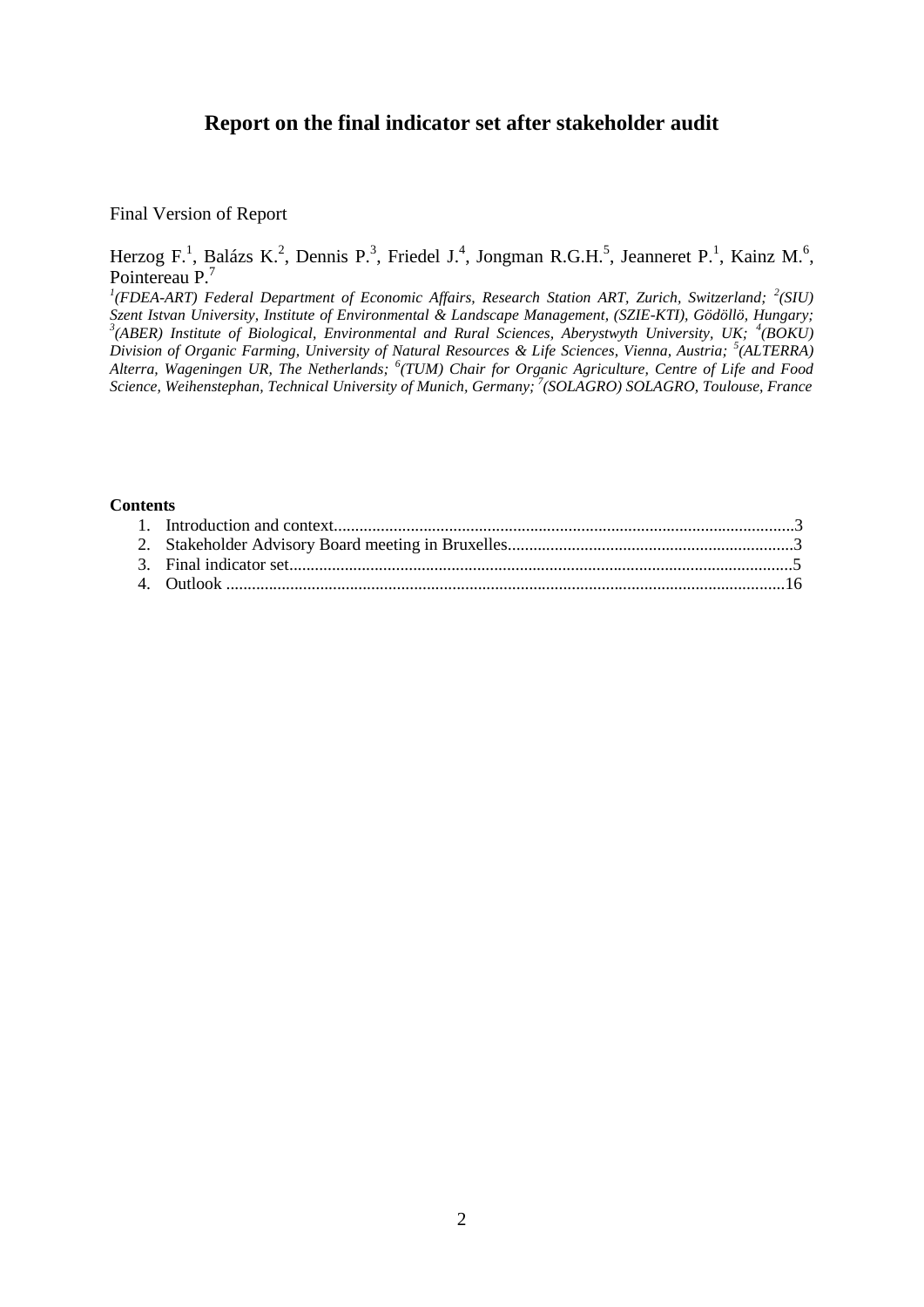#### **1. Introduction**

This report summarizes the final selection of the BIOBIO indicators. This selection was conducted in an iterative process between stakeholders and researchers (Fig. 1). At the start of the project, stakeholders expressed their requirements (SAB I, Pointereau 2009). Then the researchers conducted a comprehensive literature review and expert consultation (Dennis *et al.* 2009). They identified 47 potential indicators which were again submitted to the Stakeholder Advisory Board (SAB II, Pointereau 2010). Following the stakeholders advice, the remaining 41 candidate indicators were tested in 12 case study regions across Europe. The results were analysed, including also an assessment of the practicality of data acquisition and analysis (Jeanneret *et al.* 2012), and a list of indicators was proposed to the Stakeholders (SAB III, Pointereau & Langevin 2012) for a final audit.



*Figure 1: Process of farmland biodiversity indicator selection in the research project BIOBIO.*

### **2. Stakeholder Advisory Board meeting in Bruxelles**

The stakeholder advisory board consists of 20 experts from major interest groups (Table 1). In addition to the central SAB, local stakeholder groups were affiliated to each case study. They had been consulted and had had the opportunity to feed back their judgement on the indicators to the central SAB.

The SAB III meeting was held in Bruxelles, 25.-26.1.2012. Results from case study indicator evaluations were presented in detail and discussed. In addition to the scientific performance of the indicators, the cost and effort for their measurement was also presented. Major recommendations of the stakeholders were:

- All four categories of indicators need to be retained (genetic, species, habitat diversity and management indicators). Notably the importance of indicators for the genetic diversity of crops and livestock was stressed. These indicators had received relatively little interest at the preceding SAB II meeting.
- Indicators should be measured and communicated individually, it is not recommended to aggregate them into a single index.

Following the SAB III meeting, the Project Coordination Committee (the authors of this report) gathered in Bruxelles on 27.1.2012 and decided on the final indicator set to be proposed.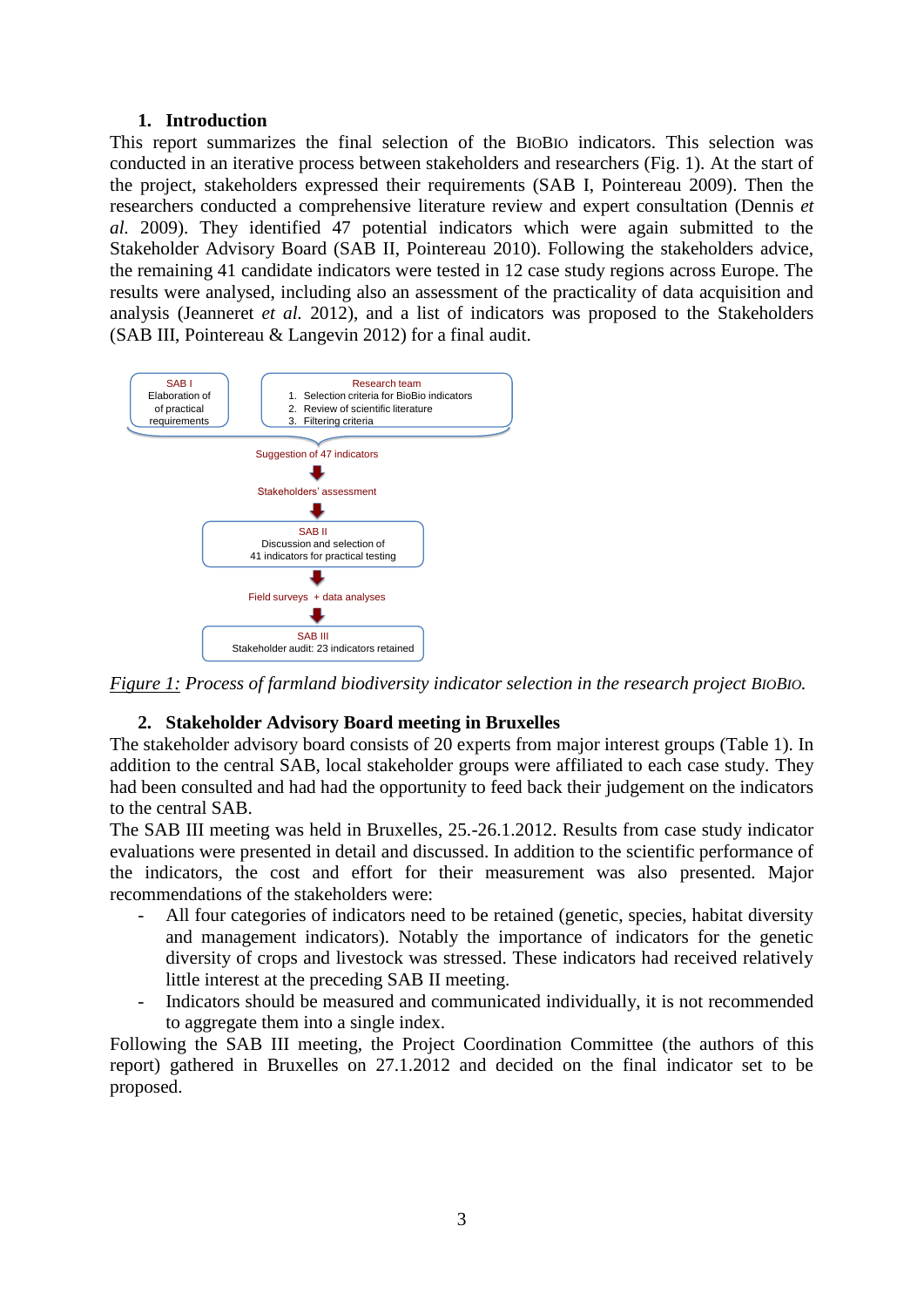| <b>NAME</b>                                                   | <b>ORGANISATION</b>                                     | <b>DESCRIPTION</b>                                                     | <b>COUNTRY</b>  |
|---------------------------------------------------------------|---------------------------------------------------------|------------------------------------------------------------------------|-----------------|
| NGO Nature protection and environment - 5 representatives -   |                                                         |                                                                        |                 |
| Schuboth Jörg                                                 | <b>NABU</b>                                             | NGO, Nature protection and<br>environment                              | Germany         |
| De Miguel Beascoecha Eduardo                                  | <b>Fondation Global</b><br>Nature                       | NGO, Nature protection                                                 | Spain           |
| <b>Still Kate</b>                                             | <b>Plantlife International</b>                          | NGO, Nature protection                                                 | England         |
| <b>Bruner Ariel</b>                                           | Bird Life International                                 | NGO, Nature protection                                                 | Belgium         |
| Marin Simeon                                                  | Green Balkans                                           | <b>NGO Nature Protection</b>                                           | Bulgaria        |
| NGO Consumers' association - 1 representative -               |                                                         |                                                                        |                 |
| Oppliger Barbara and Klemm Urs                                | <b>Consumer Forum</b>                                   | Consumers' association                                                 | Switzerland     |
| Farmer organization - 3 representatives -                     |                                                         |                                                                        |                 |
| Fabian Thierry                                                | INAO/OriGIn                                             | Farmer organisation<br>(PGI and OF)                                    | Europe          |
| Corral Eva and Benithes Cyntia                                | Copa-Cogeca                                             | Farmer organisation (OF)                                               | Europe          |
| Ruppol Patrick and Godden Bernard                             | IFOAM/BioForum<br>Wallonia                              | Farmer organisation (OF)                                               | Europe<br>World |
| Territorial and national administration - 3 representatives - |                                                         |                                                                        |                 |
| Mayrhofer Peter                                               | Department for Rural<br>Development of Lower<br>Austria | Territorial administration, Agro-<br>environment Policy                | Austria         |
| De Paola Claudio                                              | Parco del Ticino - Team<br>Europe                       | Territorial administration, Agro-<br>environment actions               | Italy           |
| <b>Baylis Mark</b>                                            | <b>DEFRA</b>                                            | Agri-environmental Policy -<br><b>ELS</b>                              | UK.             |
| Farmer adviser and Agrarian Institute - 2 representatives -   |                                                         |                                                                        |                 |
| Walot Thierri                                                 | <b>GIREA-UCL</b>                                        | Farmer adviser on biodiversity<br><b>AEM</b>                           | Belgium         |
| Zemechis Romualdas                                            | Lithuanian Institute of<br><b>Agrarian Economics</b>    | Agrarian Institute                                                     | Lithuania       |
| European institutions - 6 representatives -                   |                                                         |                                                                        |                 |
| Biala Katarzyna                                               | European Environment<br>Agency                          | European Agency (Biodiversity)                                         | Europe          |
| Selenius Johan                                                | DG ESTAT                                                | European administration, (Agri-<br>environmental indicators)           | Europe          |
| Paracchini Maria Luisa                                        | <b>JRC/EIS</b>                                          | European administration (LIFS,<br>HNV),                                | World           |
| Zaunberger Karin                                              | <b>DG</b> Environment                                   | European administration<br>(Nature and Biodiversity)                   | Europe          |
| Canenbley Christiane                                          | DG agriculture                                          | European administration<br>(Environment, GMO and<br>genetic resources) | Europe          |
| Cinti Stefano                                                 | DG agriculture                                          | European administration OF                                             | Europe          |

# *Table 1: Composition of the Stakeholder Advisory Board SAB.*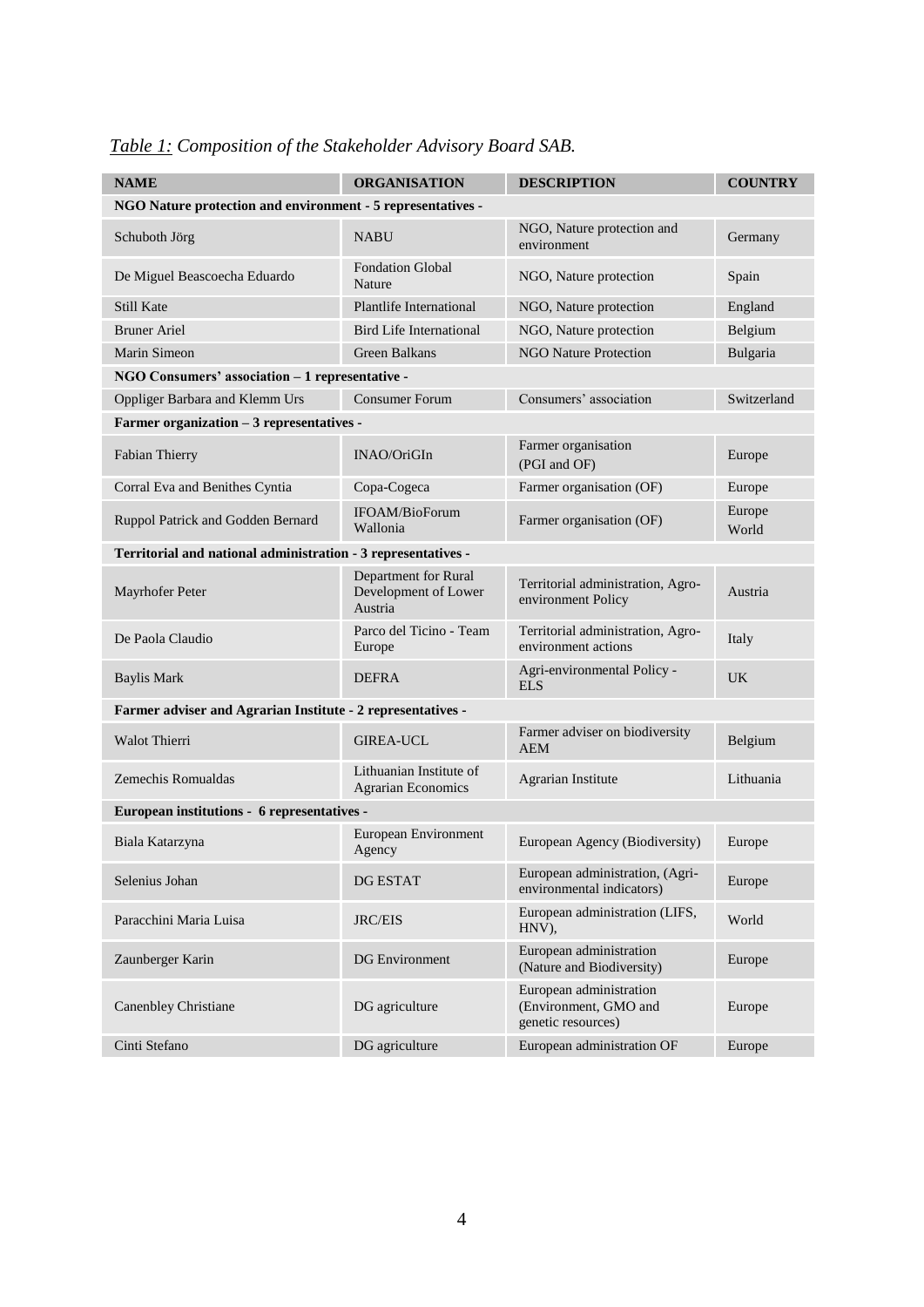### **3. Final indicator set**

The final set consists of 23 BIOBIO indicators (Table 2):

- 3 indicators for the genetic diversity of crops and livestock;
- 4 species diversity indicators;
- 8 habitat diversity indicators;
- 8 farm management indicators.

#### *Table 2: Overview on the BIOBIO farmland biodiversity indicator set.*

| <b>Habitat Diversity Indicators</b> |                                                              | <b>Species Diversity Indicators</b> |                                                                                                      |  |  |  |
|-------------------------------------|--------------------------------------------------------------|-------------------------------------|------------------------------------------------------------------------------------------------------|--|--|--|
| HabRich                             | Habitat richness                                             | Plants                              | Vascular plants                                                                                      |  |  |  |
| HabDiv                              | Habitat diversity                                            | <b>Bees</b>                         | Wild bees and bumblebees                                                                             |  |  |  |
| PatchS                              | Average size of habitat patches on farm                      | Spiders                             | Spiders                                                                                              |  |  |  |
| LinHab                              | Length of linear elements                                    | Earthworms                          | Earthworms                                                                                           |  |  |  |
| CropRich                            | Crop richness                                                |                                     |                                                                                                      |  |  |  |
| TreeHab                             | Tree cover                                                   |                                     |                                                                                                      |  |  |  |
| ShrubHab                            | Percentage of farmland with shrubs                           |                                     |                                                                                                      |  |  |  |
| SemiNat                             | Percentage of semi-natural habitats                          |                                     |                                                                                                      |  |  |  |
| <b>Crops</b>                        | <b>Indicators for the Genetic Diversity of Livestock and</b> |                                     | <b>Farm Management Indicators</b>                                                                    |  |  |  |
| <b>Breeds</b>                       | Number and amount of different breeds                        | EnerIn                              | Total direct and indirect energy input                                                               |  |  |  |
| CultDiv                             | Number and amount of different<br><i>rarieties</i>           | <b>IntExt</b>                       | Intensification/Extensification<br>Expenditures on fuel, pesticides,<br>fertiliser and animal fodder |  |  |  |
| CropOrig                            | Origin of crops                                              | <b>MinFert</b>                      | Area on which mineral N-fertiliser is<br>used                                                        |  |  |  |
|                                     |                                                              | NitroIn                             | Total nitrogen input                                                                                 |  |  |  |
|                                     |                                                              | FieldOp                             | Field operations                                                                                     |  |  |  |
|                                     |                                                              | PestUse                             | Pesticide use                                                                                        |  |  |  |
|                                     |                                                              | AvStock                             | Average stocking rate                                                                                |  |  |  |
|                                     |                                                              | Graze                               | Grazing intensity                                                                                    |  |  |  |

The indicators tested in the case study regions were ranked according to:

- The cost of indicator measurement;
- The scientific soundness of the indicators, given the results which were obtained in the case study regions;
- The practicability of indicator measurement;
- The attractiveness for stakeholders.

According to those rankings, the indicators were then grouped into three categories:

- a) Recommended indicators (the 23 indicators of the final set)
- b) Research indicators (which would need further development until they are operational and can be recommended; their suitability could not be fully assessed in the BIOBIO project);
- c) Discarded indicators (which proved too expensive, not practical or not scientifically solid enough).

In Tables 3 to 6 the indicators are listed according to those three categories.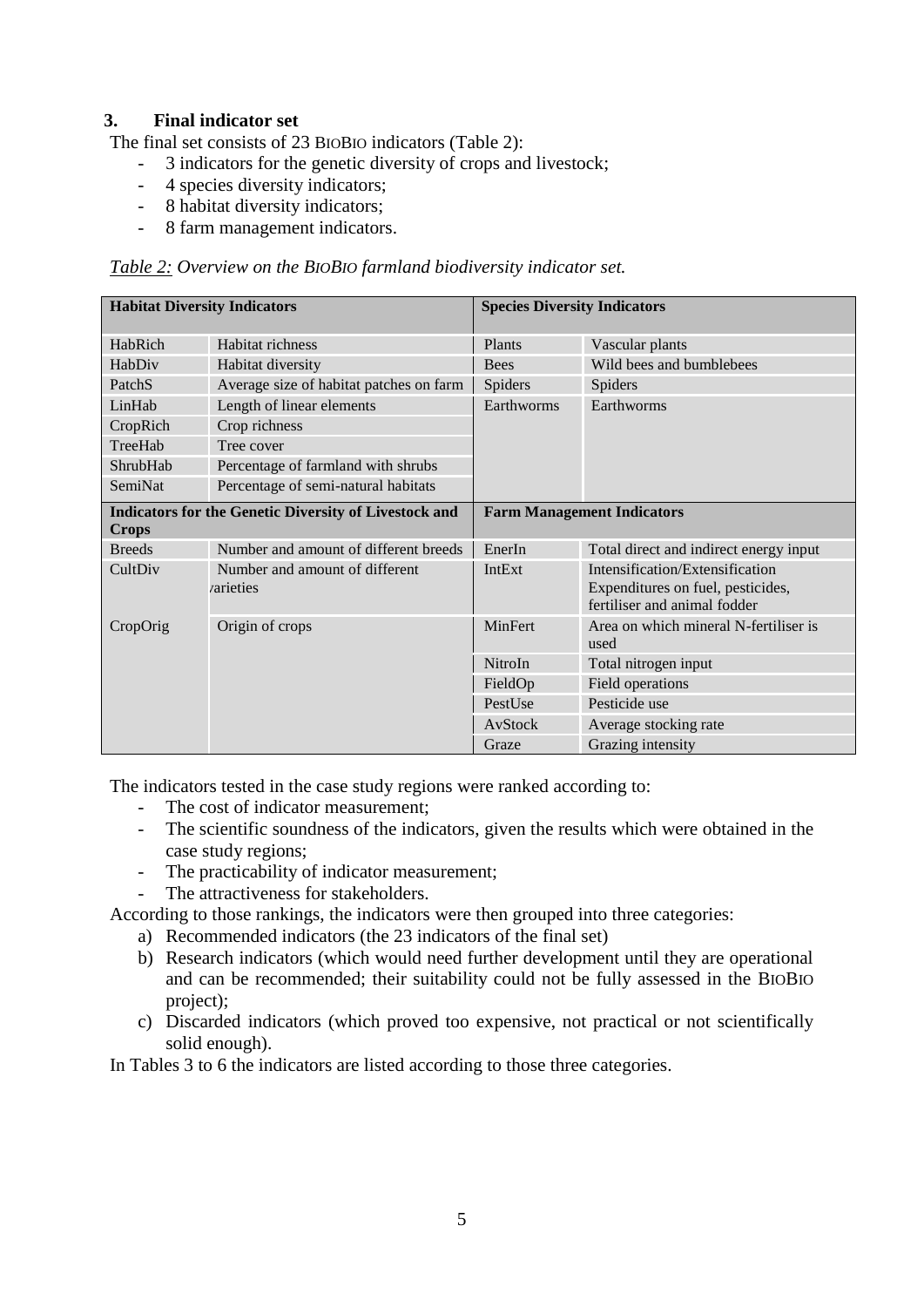|                               | <b>Name</b>                                                         | Unit                                                                           | Data source                                      | Cost   | Scientifically<br>sound | Practicable | Attractive | <b>Sub-indicators</b>                                                                                                                                        | <b>Comments</b>                                                                                     |
|-------------------------------|---------------------------------------------------------------------|--------------------------------------------------------------------------------|--------------------------------------------------|--------|-------------------------|-------------|------------|--------------------------------------------------------------------------------------------------------------------------------------------------------------|-----------------------------------------------------------------------------------------------------|
| <b>Recommended indicators</b> |                                                                     |                                                                                |                                                  |        |                         |             |            |                                                                                                                                                              |                                                                                                     |
| <b>Breeds</b>                 | Number and amount of<br>different breeds                            | Mean no. of breeds per farm                                                    | Farm interview                                   | low    | $\star$                 | $***$       | ***        | Rare breeds                                                                                                                                                  |                                                                                                     |
| CultDiv                       | Number and amount of<br>different varieties (cultivar<br>diversity) | No. of varieties per species<br>and farm                                       | Farm interview                                   | low    |                         |             | ***        | Average number of varieties<br>$\left( \right)$<br>across all crop species per farm<br>Percentage of endangered crop<br>2)<br>varieties per species per farm | Additional information and<br>lists required                                                        |
| CropOrig                      | Origin of crops                                                     | Percentage of landraces<br>(across all crop species and<br>varieties) per farm | Farm interview                                   | low    |                         |             | $**$       | Percentage of landraces per farm                                                                                                                             | Very few landraces found                                                                            |
| <b>Research indicators</b>    |                                                                     |                                                                                |                                                  |        |                         |             |            |                                                                                                                                                              |                                                                                                     |
| CroPedDiv                     | Pedigree-based genetic<br>diversity                                 | Coefficient of parentage<br>(index) per CS                                     | Farm interview<br>plus additional<br>information | medium | $***$                   | $\ast$      | ***        | Coefficient of parentage per case<br>study                                                                                                                   | Low pedigree-data<br>availability (i.e. only for<br>major crops on case-study<br>level) is limiting |
| GrassGenDiv                   | Genetic diversity of model<br>grassland species                     | Genetic diversity index,<br>Gene diversity (He) per<br>plot/farm               | Laboratory<br>analysis                           | high   | ***                     |             | ***        | Gene diversity                                                                                                                                               | Tested for one grass species<br>in 3 CS, far from routine<br>application                            |
| <b>Discarded indicators</b>   |                                                                     |                                                                                |                                                  |        |                         |             |            |                                                                                                                                                              |                                                                                                     |
| Seedmulti                     | On-farm seed<br>multiplication                                      |                                                                                |                                                  |        | $\ast$                  | $\ast$      | $**$       |                                                                                                                                                              | Precise data cannot be<br>gathered with questionnaire                                               |
| CropCuPheDiv                  | Crop-cultivar phenotypic<br>diversity                               |                                                                                |                                                  |        | $\ast$                  | $\ast$      | **         |                                                                                                                                                              | Data not available from<br>questionnaire, field work<br>required                                    |
| ReSeed                        | Amount of re-seeding                                                |                                                                                |                                                  |        |                         |             | $**$       |                                                                                                                                                              | Precise data cannot be<br>gathered with questionnaire                                               |

*Table 3: Indicators for the genetic diversity of crops and livestock: a) recommended indicators, b) research indicators and c) discarded indicators.*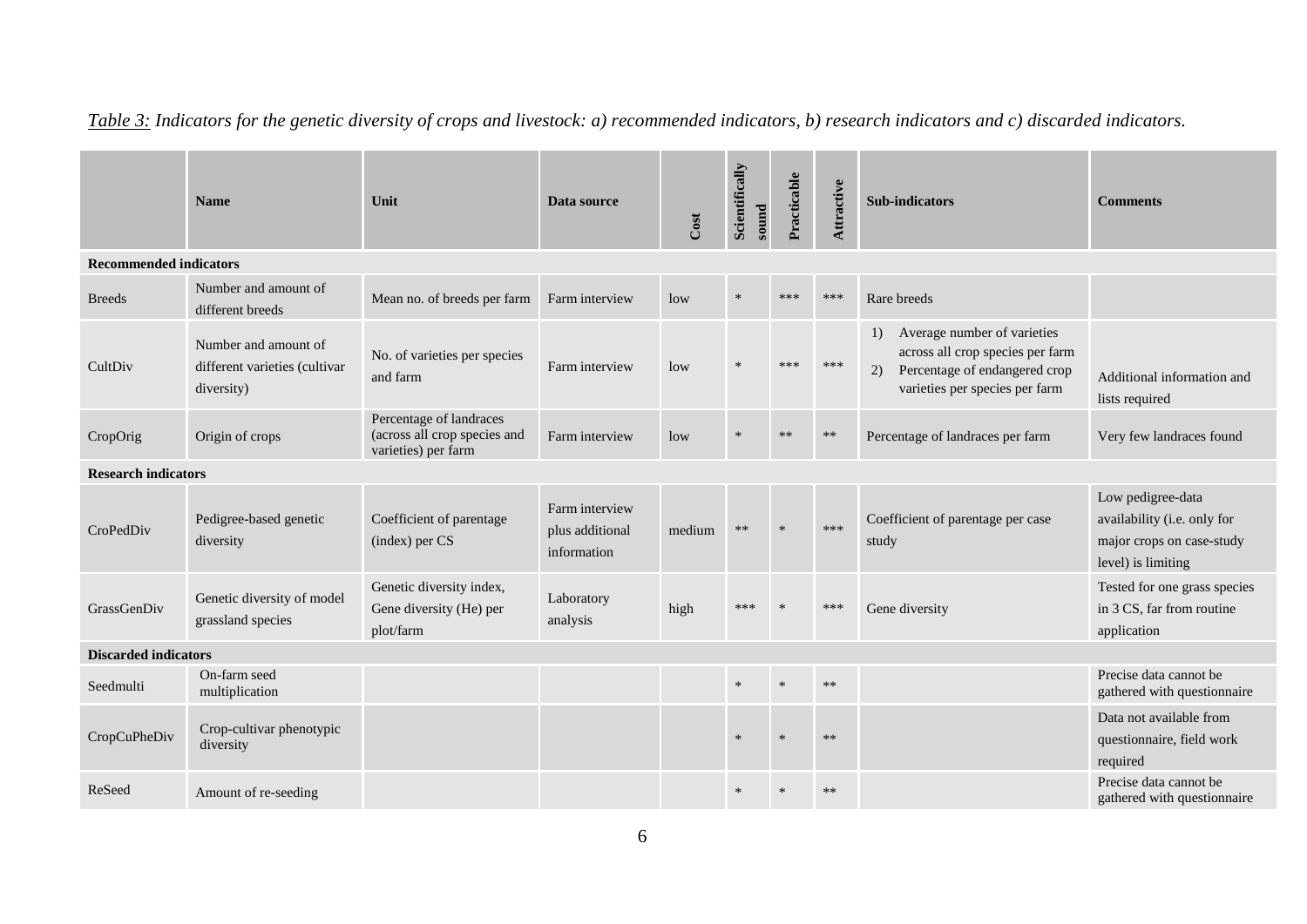*Table 4: Indicators for species diversity: a) recommended indicators, b) research indicators and c) discarded indicators. Cost, scientific soundness, practicalities and attractiveness were only evaluated for the four taxa that were tested in the field.*

|                    | <b>Name</b>                                                                                                                                                                                                                                                                                                                                                                                                                                                                                                                                                                                                       | Unit                                                                                                                                                                                                                                                                                                                                                                                                                                                                                                                                                                                                                                                                                         | <b>Data Source</b> | Cost | Scientificall<br>Sound<br>$\triangleright$ | Practicable | ttractive | <b>Sub-Indicators</b> | <b>Comments</b> |
|--------------------|-------------------------------------------------------------------------------------------------------------------------------------------------------------------------------------------------------------------------------------------------------------------------------------------------------------------------------------------------------------------------------------------------------------------------------------------------------------------------------------------------------------------------------------------------------------------------------------------------------------------|----------------------------------------------------------------------------------------------------------------------------------------------------------------------------------------------------------------------------------------------------------------------------------------------------------------------------------------------------------------------------------------------------------------------------------------------------------------------------------------------------------------------------------------------------------------------------------------------------------------------------------------------------------------------------------------------|--------------------|------|--------------------------------------------|-------------|-----------|-----------------------|-----------------|
| a)                 | <b>Recommended indicators</b>                                                                                                                                                                                                                                                                                                                                                                                                                                                                                                                                                                                     |                                                                                                                                                                                                                                                                                                                                                                                                                                                                                                                                                                                                                                                                                              |                    |      |                                            |             |           |                       |                 |
| Plants             | Vascular plants                                                                                                                                                                                                                                                                                                                                                                                                                                                                                                                                                                                                   | $N°$ of species per farm                                                                                                                                                                                                                                                                                                                                                                                                                                                                                                                                                                                                                                                                     | Field survey       | ***  | ***                                        | ***         | ***       | (see bellow)          |                 |
| Earthworms         | Earthworms                                                                                                                                                                                                                                                                                                                                                                                                                                                                                                                                                                                                        | $N^{\circ}$ of species per farm                                                                                                                                                                                                                                                                                                                                                                                                                                                                                                                                                                                                                                                              | Field survey       | ***  | ***                                        | ***         | ***       | (see bellow)          |                 |
| <b>Spiders</b>     | Spiders                                                                                                                                                                                                                                                                                                                                                                                                                                                                                                                                                                                                           | $N^{\circ}$ of species per farm                                                                                                                                                                                                                                                                                                                                                                                                                                                                                                                                                                                                                                                              | Field survey       | ***  | ***                                        | ***         | ***       | (see bellow)          |                 |
| <b>Bees</b>        | Wild bees and bumblebees                                                                                                                                                                                                                                                                                                                                                                                                                                                                                                                                                                                          | $N^{\circ}$ of species per farm                                                                                                                                                                                                                                                                                                                                                                                                                                                                                                                                                                                                                                                              | Field survey       | ***  | ***                                        | ***         | ***       | (see bellow)          |                 |
| Birds <sup>a</sup> | Birds of farmland habitats                                                                                                                                                                                                                                                                                                                                                                                                                                                                                                                                                                                        | $N^{\circ}$ of species per farm -<br>Specialist species                                                                                                                                                                                                                                                                                                                                                                                                                                                                                                                                                                                                                                      | Field survey       | n.a. | n.a.                                       | n.a.        | n.a.      | (see bellow)          |                 |
| <b>Comments:</b>   | Sub-indicators for all four indicator species groups:<br>1.1) Gamma diversity - species of cultivated forage and food crops<br>2.1) Alpha diversity - species of cultivated forage and food crops<br>3.1) Area weighted diversity - species of cultivated forage and food crops<br>1.2) Gamma diversity - species of semi-natural habitats<br>2.2) Alpha diversity - species of semi-natural habitats<br>3.2) Area weighted diversity - species of semi-natural habitats<br>Gamma diversity: Total number of species aggregated over the habitats<br>Alpha diversity: Average number of species over the habitats | 1) Gamma diversity - species of cultivated forage, food crops and semi-natural habitats<br>2) Alpha diversity - species of cultivated forage, food crops and semi-natural habitats<br>3) Area weighted diversity - species of cultivated forage, food crops and semi-natural habitats<br>4) Rarefied richness - species of cultivated forage, food crops and semi-natural habitats<br>5) Chao estimated richness - species of cultivated forage, food crops and semi-natural habitats<br>Area weighted diversity: Number of species over the habitats weighted by the area of the habitats<br>Rarefied richness: Average number of species over the smallest number of plots found in a farm |                    |      |                                            |             |           |                       |                 |
|                    |                                                                                                                                                                                                                                                                                                                                                                                                                                                                                                                                                                                                                   | Chao estimated richness: Extrapolated number of species based on the accumulated number of species found in plots                                                                                                                                                                                                                                                                                                                                                                                                                                                                                                                                                                            |                    |      |                                            |             |           |                       |                 |

\* Birds were not tested in the BIOBIO project because they are already well researched and the SAB recommended at its second meeting (SAB II) that the research funds be used for other purposes / other indicators. It is nevertheless recommended that farmland birds be part of the final indicator set.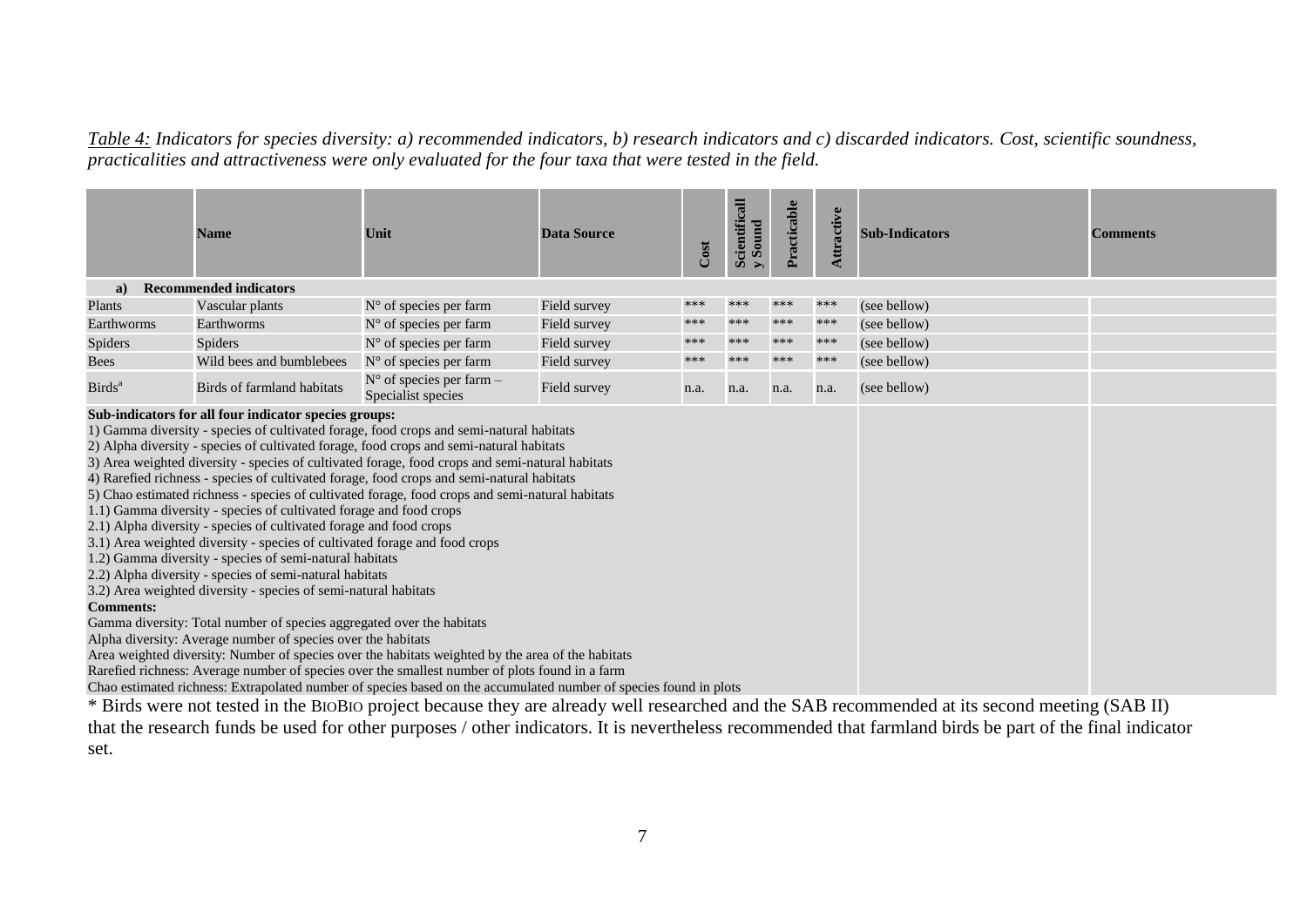#### *Table 4 (continued)*

|                                                                                      | <b>Name</b>                           | Unit                            | Data source  | Cost     | cally sound<br>Scientifi- | Practicable      | Attractive       | <b>Sub-Indicators</b>        | <b>Comments</b>                                                                                                                                                                               |  |  |
|--------------------------------------------------------------------------------------|---------------------------------------|---------------------------------|--------------|----------|---------------------------|------------------|------------------|------------------------------|-----------------------------------------------------------------------------------------------------------------------------------------------------------------------------------------------|--|--|
| Research indicators and c) Discarded indicators (not differentiated)<br>$\mathbf{b}$ |                                       |                                 |              |          |                           |                  |                  |                              |                                                                                                                                                                                               |  |  |
| <b>Butterflies</b>                                                                   | Rhopalocera of farmland<br>habitats   | $N^{\circ}$ of species per farm | Field survey | n.a      | n.a                       | n.a              | n.a              | (see Recommended Indicators) | Much data available.<br>Observations are weather<br>dependent (as for bees).<br>Indicators of grassland<br>conditions.                                                                        |  |  |
| Hymenoptera<br>- Ants                                                                | Ants of farmland habitats             | $N^{\circ}$ of species per farm | Field survey | n.a      | n.a                       | n.a              | n.a              | (see Recommended Indicators) | Lack of information.<br>Require much laboratory<br>work. Require further<br>consideration due to<br>functions (ecosystem<br>engineering, biological<br>properties of soils, pest<br>control). |  |  |
| Small<br>mammals                                                                     | Small mammals of<br>farmland habitats | N° of species per farm          | Field survey | n.a      | n.a<br>$\bullet$          | n.a              | n.a              | (see Recommended Indicators) | Lack of data. Difficult to<br>survey. Include pests.                                                                                                                                          |  |  |
| Carabid<br>beetles                                                                   | Carabids of farmland<br>habitats      | N° of species per farm          | Field survey | n.a      | n.a                       | n.a              | n.a              | (see Recommended Indicators) | Biocontrol agent. Well<br>investigated in agro-<br>ecosystems. Require much<br>laboratory work.                                                                                               |  |  |
| Diptera,<br>Syrphidae,<br>Hoverflies                                                 | Hoverflies of farmland<br>habitats    | N° of species per farm          | Field survey | n.a      | n.a                       | n.a              | n.a              | (see Recommended Indicators) | Biocontrol agent. Require<br>much laboratory work.                                                                                                                                            |  |  |
| <b>Bats</b>                                                                          | Bats of farmland habitats             | N° of species per farm          | Field survey | n.a<br>٠ | n.a                       | n.a<br>$\bullet$ | n.a<br>$\bullet$ | (see Recommended Indicators) | Lack of information.<br>Difficult to survey.                                                                                                                                                  |  |  |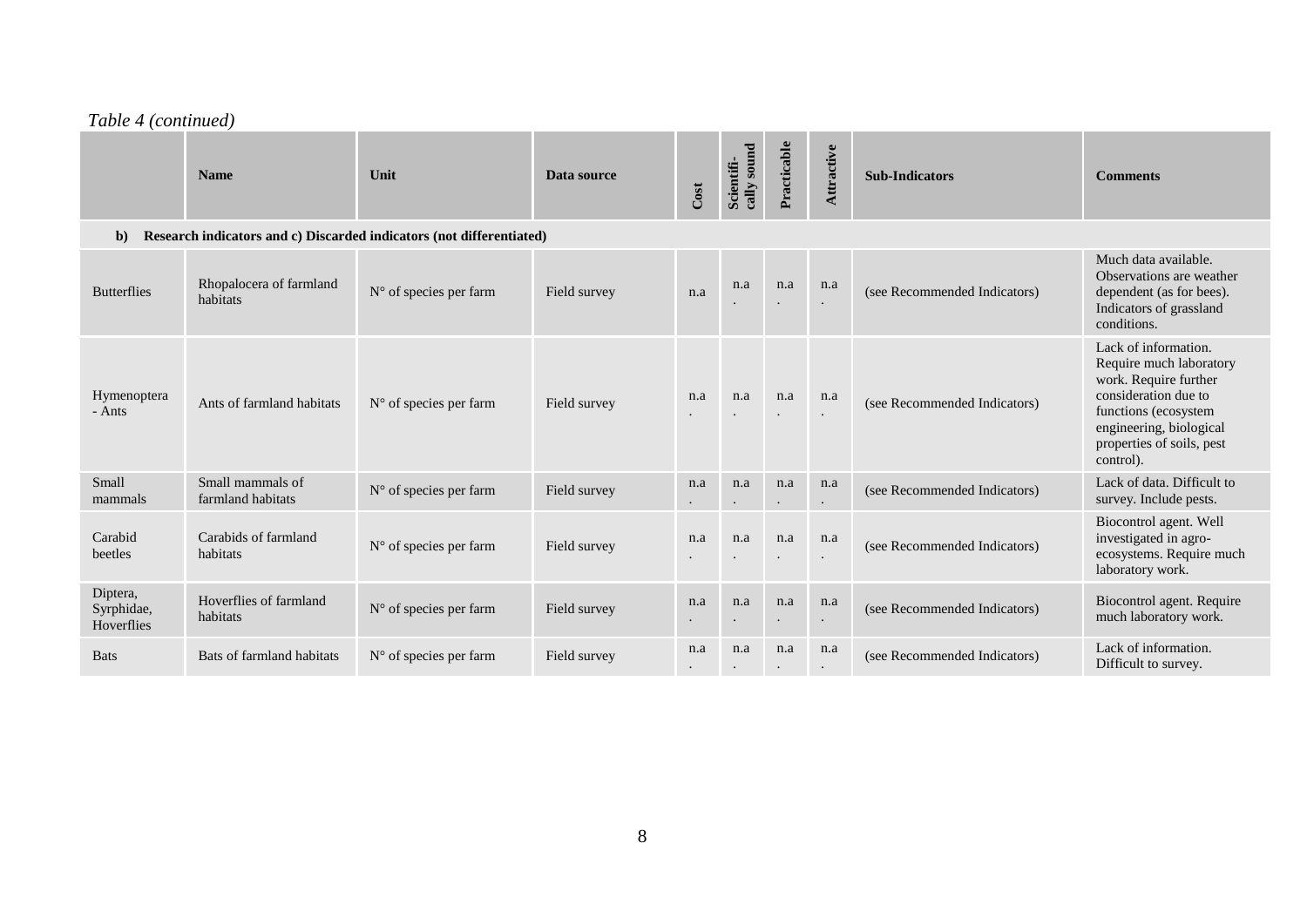|          | <b>Name</b>                           | Unit                                  | <b>Data Source</b> | Cost   | Scientifically<br>Sound | Practicable | Attractive | <b>Sub-Indicators</b>                                                                                                                                                                                   | <b>Comments</b>                                                                                                                           |
|----------|---------------------------------------|---------------------------------------|--------------------|--------|-------------------------|-------------|------------|---------------------------------------------------------------------------------------------------------------------------------------------------------------------------------------------------------|-------------------------------------------------------------------------------------------------------------------------------------------|
| a)       | <b>Recommended indicators</b>         |                                       |                    |        |                         |             |            |                                                                                                                                                                                                         |                                                                                                                                           |
| HabRich  | Habitat richness                      | N° of habitat types per<br>hectare    | Habitat<br>mapping | $**$   | ***                     | ***         | ***        | 1) Habitat richness of cultivated<br>forage and food crops<br>2) Habitat richness of semi-natural<br>habitats                                                                                           | Further division into sub-<br>indicators is possible                                                                                      |
| HabDiv   | Habitat diversity                     | Shannon diversity                     | Habitat<br>mapping | $**$   | ***                     | ***         | ***        | 1) Habitat diversity of cultivated<br>forage and food crops<br>2) Habitat diversity of semi-natural<br>habitats<br>3) Habitat diversity of areal habitats<br>4) Habitat diversity of linear<br>habitats | Further division into sub-<br>indicators is possible                                                                                      |
| PatchS   | Average size of habitat<br>patches    | ha                                    | Habitat<br>mapping | $**$   | ***                     | ***         | ***        | 1) Patch size of cultivated forage<br>and food crops<br>2) Patch size of semi-natural<br>habitats                                                                                                       | Can also be calculated for<br>further sub-categories                                                                                      |
| LinHab   | Length of linear<br>habitatss         | m/ha                                  | Habitat<br>mapping | $**$   | $****$                  | ***         | ***        | 1) Length of grassy linear features<br>2) Length of woody linear features<br>3) Length of augatic linear features<br>4) Length of wall linear elements                                                  | Can be individually<br>calculated for mapped<br>categories                                                                                |
| CropRich | Crop richness                         | N° of crops per farm / per<br>hectare | Interviews         | $\ast$ | ***                     | ***         | ***        | Most relevant for arable systems                                                                                                                                                                        |                                                                                                                                           |
| ShrubHab | Percentage of farmland<br>with shrubs | % of farmland                         | Habitat<br>mapping | $**$   | ***                     | ***         | ***        |                                                                                                                                                                                                         | Interpretation in context.<br>Can be positive in<br>intensively cultivated areas,<br>but negative in areas of<br>agricultural abandonment |

# *Table 5: Indicators for the diversity of farmland habitats: a) recommended indicators, b) research indicators and c) discarded indicators.*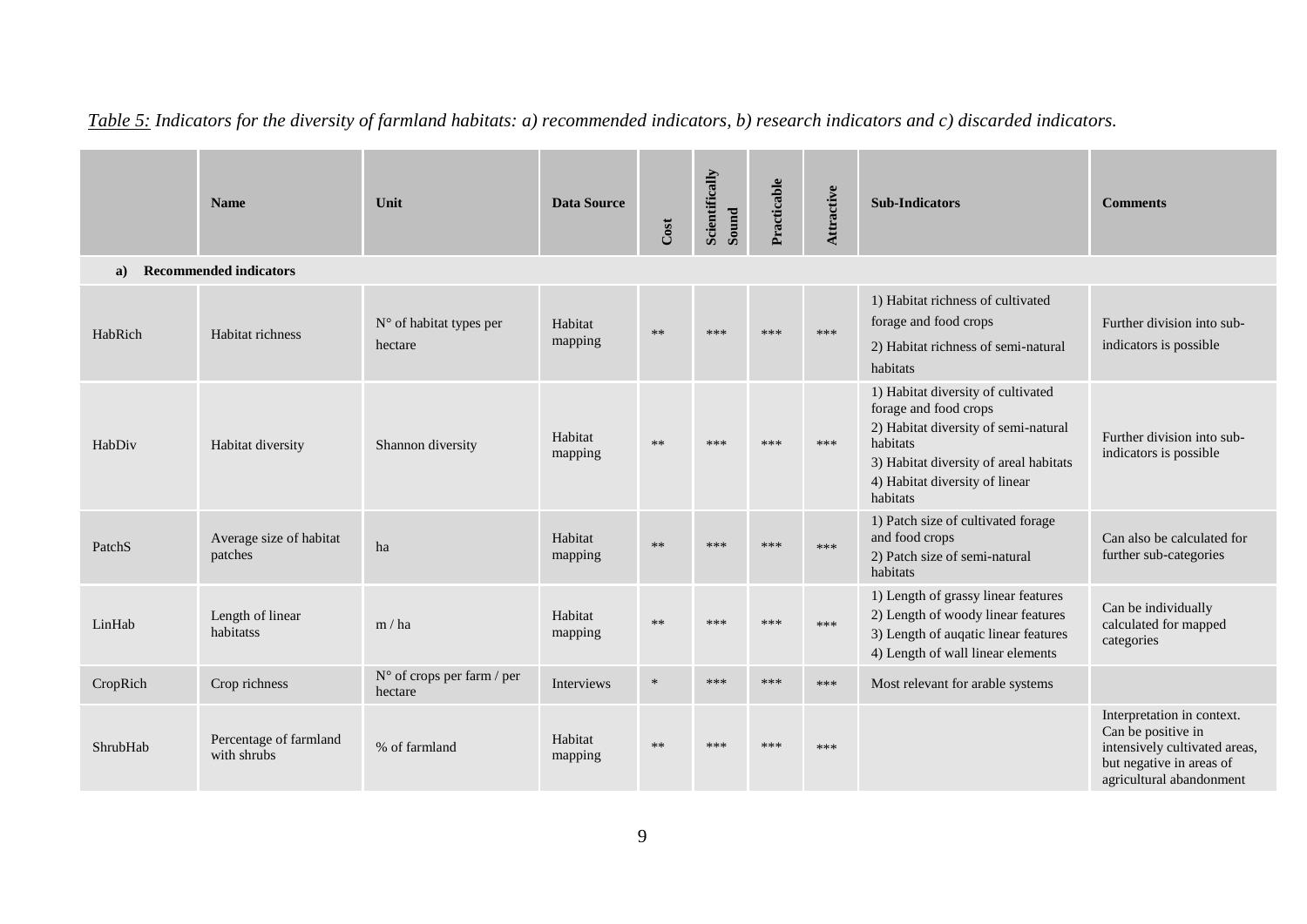# *Table 5 (continued)*

|              | <b>Name</b>                                                        | Unit                                    | <b>Data Source</b>                            | Cost           | Scientifically<br>Sound | Practicable | Attractive | <b>Sub-Indicators</b>                                                                                                                                                                            | <b>Comments</b>                                                                                                                                                                                   |
|--------------|--------------------------------------------------------------------|-----------------------------------------|-----------------------------------------------|----------------|-------------------------|-------------|------------|--------------------------------------------------------------------------------------------------------------------------------------------------------------------------------------------------|---------------------------------------------------------------------------------------------------------------------------------------------------------------------------------------------------|
| TreeHab      | Tree cover                                                         | % of farmland                           | Habitat<br>mapping                            | $**$           | ***                     | ***         | ***        | 1) Share of cultivated forage and<br>food crops with trees (%)<br>2) Share of semi-natural habitats<br>with trees $(\% )$<br>3) Share of area with trees (%)<br>4) Share of lines with trees (%) | Further division into sub-<br>indicators is possible                                                                                                                                              |
| SemiNat      | Percentage of semi-<br>natural habitats                            | % of farmland                           | Habitat<br>mapping                            | $**$           | ***                     | ***         | ***        | 1)  without trees<br>$2)$ with trees<br>3) Semi-natural aquatic habitats                                                                                                                         | Includes all linear habitats<br>and areal habitats classified<br>as semi-natural. Can also be<br>calculated for further sub-<br>categories                                                        |
| $\mathbf{b}$ | <b>Research Indicators</b>                                         |                                         |                                               |                |                         |             |            |                                                                                                                                                                                                  |                                                                                                                                                                                                   |
| TreeDens     | Tree density                                                       | $N^{\circ}$ of trees per ha             | Habitat<br>mapping                            | ** /<br>$\ast$ | ***                     | ***         | n.a.       |                                                                                                                                                                                                  | Can be used to differentiate<br>between intensive and<br>extensive orchards and olive<br>plantations. Cannot be<br>tested in BIOBIO, as only<br>extensive plantations<br>observed                 |
| Weed         | Cover of non-crop<br>plants on arable fields,<br>at the plot level | Share of crop field<br>covered by weeds | Vegetation<br>relevé or<br>habitat<br>mapping | ***<br>$***$   | $\ast$                  | $**$        | n.a.       |                                                                                                                                                                                                  | Could be derived from<br>vegetation sample or noted<br>during habitat mapping but<br>would require several visits<br>per season                                                                   |
| ValueHab     | Percentage of valuable<br>habitats on the farm                     | % of farmland                           | Habitat<br>mapping                            | $**$           | $**$                    | $\ast$      | n.a.       |                                                                                                                                                                                                  | Annexe I habitats are easy<br>to measure but hardly<br>differentiate between farms.<br>Additional quality criteria<br>could be used, e.g. national<br>priority habitats, target<br>habitats, etc. |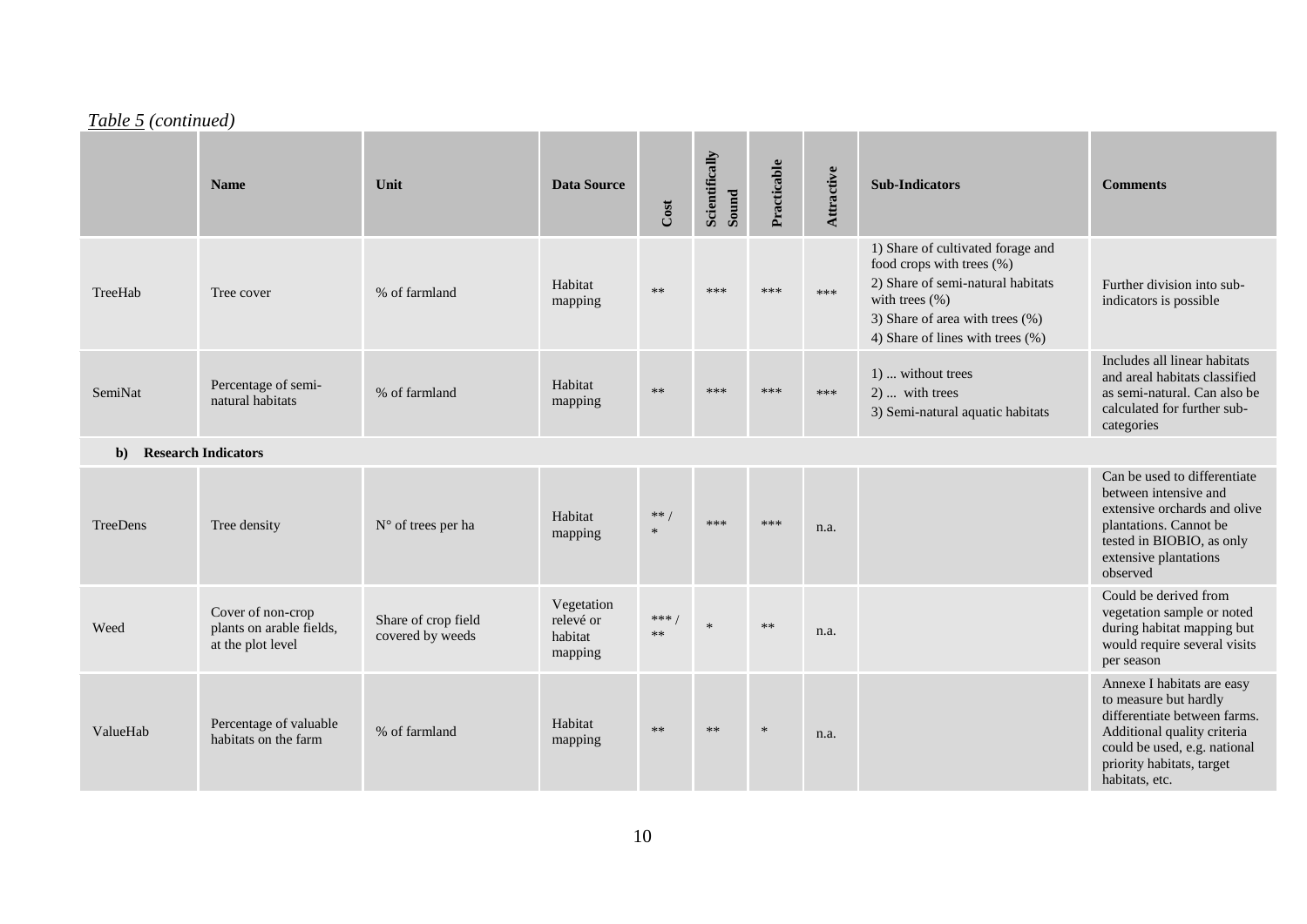## *Table 5 (continued)*

|              | <b>Name</b>                                                                                                                                    | Unit                                    | <b>Data Source</b>   | Cost | Scientifically<br>Sound | Practicable | Attractive | <b>Sub-Indicators</b> | <b>Comments</b>                                                                                                                                                                                                                            |
|--------------|------------------------------------------------------------------------------------------------------------------------------------------------|-----------------------------------------|----------------------|------|-------------------------|-------------|------------|-----------------------|--------------------------------------------------------------------------------------------------------------------------------------------------------------------------------------------------------------------------------------------|
| Multigrass   | Area covered by multi-<br>grass swards                                                                                                         | % of farmland                           | Vegetation<br>sample | ***  | $\ast$                  |             | n.a.       |                       | European definition not<br>meaningful, would require<br>regional definitions                                                                                                                                                               |
| Aggregation  | Ratio of total farm size<br>to minimum bounding<br>polygon, i.e. the<br>smallest polygon that<br>encloses all patches<br>belonging to the farm |                                         | Habitat<br>mapping   | $**$ | $**$                    | ***         | n.a.       |                       | Easy to compute from farm<br>plot maps but more relevant<br>for classifying farm types,<br>rather than having direct<br>ecological significance                                                                                            |
| CropFlower   | Ratio of non-flowering<br>to flowering crops on<br>the farm                                                                                    | $\frac{0}{0}$                           | Habitat<br>mapping   | $**$ | $**$                    | ***         | n.a.       |                       | For arable farming systems.<br>Crop categories in habitat<br>mapping defined as<br>flowering / non flowering;<br>test against arthropod data                                                                                               |
| $\mathbf{c}$ | <b>Discarded Indicators</b>                                                                                                                    |                                         |                      |      |                         |             |            |                       |                                                                                                                                                                                                                                            |
| HabDensity   | Habitat density                                                                                                                                | N° of habitat patches per<br>ha of farm | Habitat<br>mapping   | $**$ | ***                     | ***         |            |                       | Consistent correlation with<br>patch size (consistent also<br>for sub-indicators), therefore<br>redundant and not needed.                                                                                                                  |
| ArableArea   | Percentage area of<br>arable land                                                                                                              | % of farmland                           | Habitat<br>mapping   | $**$ | $**$                    | $\ast$      | n.a.       |                       | Cannot be reliably<br>measured. The difference<br>between permanent and<br>sown grassland is difficult<br>to detect in the field<br>(survey); farmers have<br>difficulties in differentiating<br>between the two categories<br>(interview) |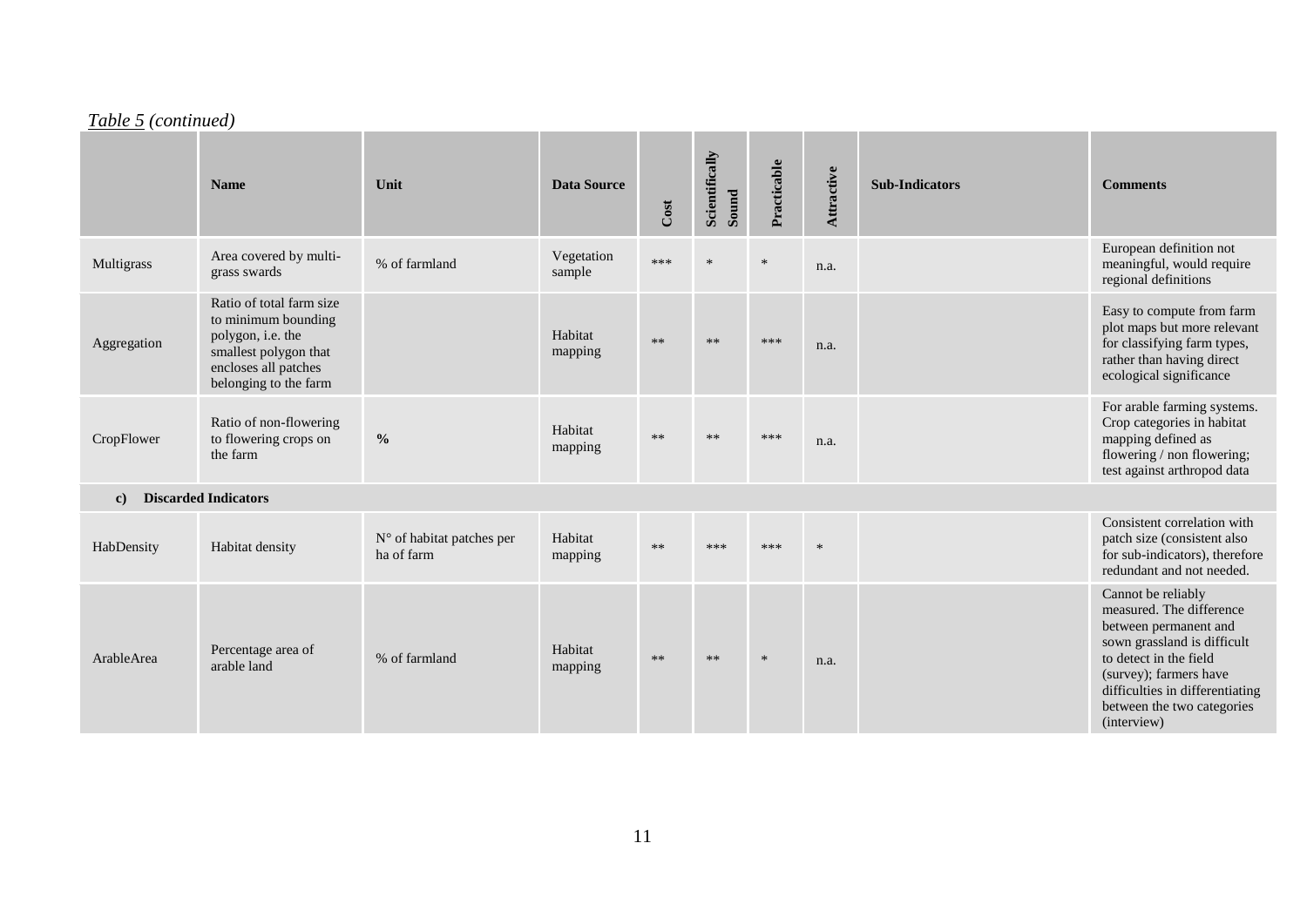### *Table 5 (continued)*

|           | <b>Name</b>                                                                         | Unit             | <b>Data Source</b>   | Cost | Scientifically<br>Sound | Practicable | Attractive | <b>Sub-Indicators</b>                                                         | <b>Comments</b>                                                                                                                                                                                                                            |
|-----------|-------------------------------------------------------------------------------------|------------------|----------------------|------|-------------------------|-------------|------------|-------------------------------------------------------------------------------|--------------------------------------------------------------------------------------------------------------------------------------------------------------------------------------------------------------------------------------------|
| GrassArea | Percentage area of<br>permanent grassland                                           | % of farmland    | Habitat<br>mapping   | $**$ | $**$                    | $\ast$      | n.a.       |                                                                               | Cannot be reliably<br>measured. The difference<br>between permanent and<br>sown grassland is difficult<br>to detect in the field<br>(survey); farmers have<br>difficulties in differentiating<br>between the two categories<br>(interview) |
| Ellenberg | Ellenberg values<br>indicating<br>environmental<br>conditions of farm<br>grasslands | Ellenberg scores | Vegetation<br>relevé | ***  | $**$                    | $\ast$      | n.a.       | For differerent characteristics (soil<br>moisture, pH, nutrient status, etc.) | Discarded because<br>Ellenberg values are not<br>systematically available<br>across Europe                                                                                                                                                 |

*Table 6: Indicators for farm management practices: a) recommended indicators, b) research indicators and c) discarded indicators.*

|                           | <b>Name</b>                                                                                               | Unit      | Data source        | Cost | Scientificall<br>y sound | Practicable | ttractive | <b>Sub-indicators</b> | <b>Comments</b>                                                                                  |  |  |
|---------------------------|-----------------------------------------------------------------------------------------------------------|-----------|--------------------|------|--------------------------|-------------|-----------|-----------------------|--------------------------------------------------------------------------------------------------|--|--|
| a) Recommended indicators |                                                                                                           |           |                    |      |                          |             |           |                       |                                                                                                  |  |  |
| EnerIn                    | Total direct and indirect<br>energy input                                                                 | GJ/ha UAA | Farm<br>interviews | Low  | ***                      | ***         | ***       |                       | Alternatively, the unit<br>Equivalent litres of fuel/ha<br>UAA can be used for<br>communication. |  |  |
| IntExt                    | Intensification/Extensifi<br>cation: Expenditures on<br>fuel, pesticides, fertiliser<br>and animal fodder | E/ha UAA  | Farm<br>interviews | Low  | ***                      | ***         | ***       |                       |                                                                                                  |  |  |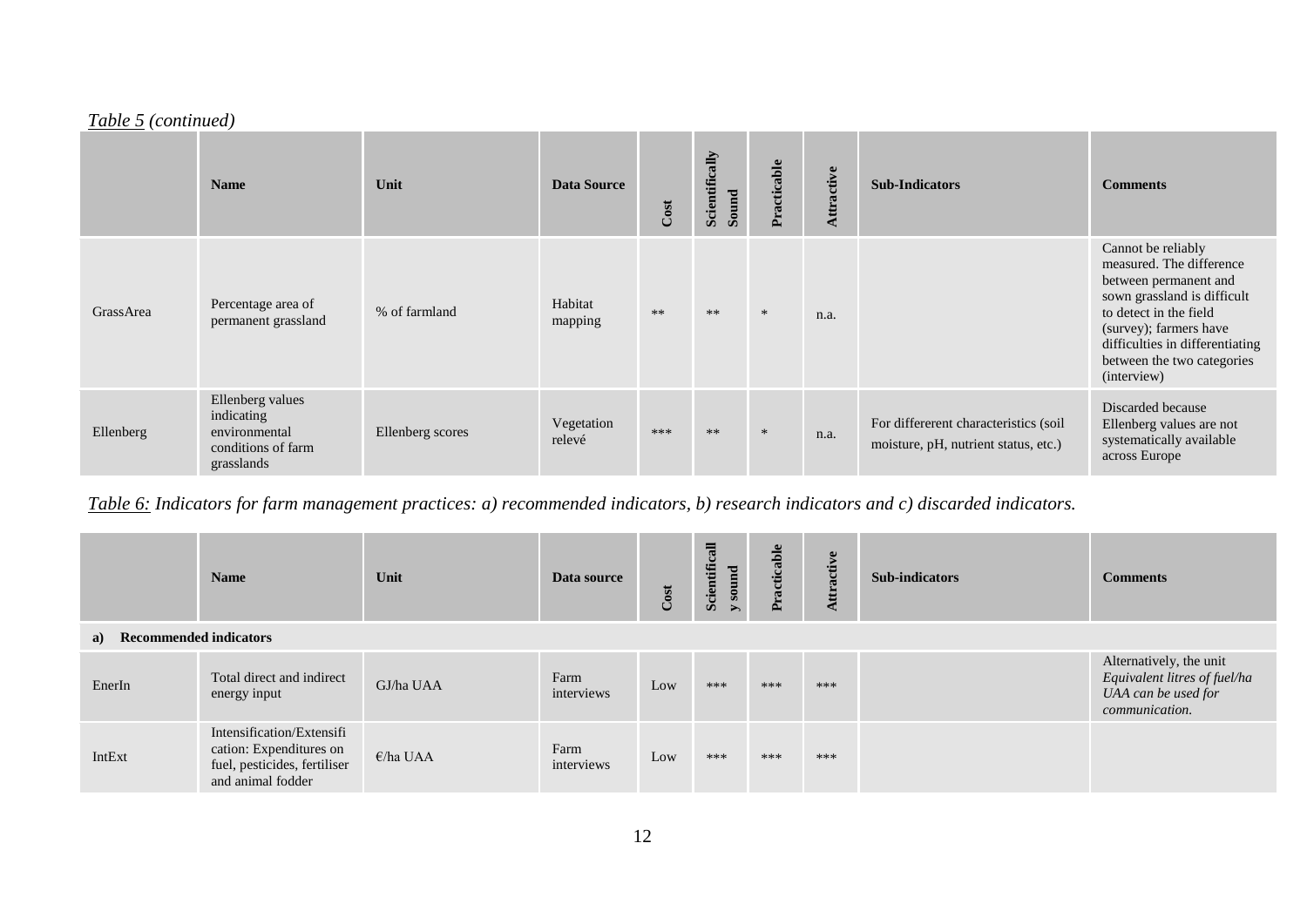# *Table 6 (continued)*

|                                  | <b>Name</b>                                          | Unit                                             | Data source        | Cost | Scientifically<br>sound | Practicable | Attractive | <b>Sub-indicators</b>                                                                                                                   | <b>Comments</b>                                           |
|----------------------------------|------------------------------------------------------|--------------------------------------------------|--------------------|------|-------------------------|-------------|------------|-----------------------------------------------------------------------------------------------------------------------------------------|-----------------------------------------------------------|
| MinFert                          | Area on which mineral<br>nitrogen fertiliser is used | % of UAA                                         | Farm<br>interviews | Low  | ***                     | ***         | ***        |                                                                                                                                         |                                                           |
| NitroIn                          | Total nitrogen input                                 | kg N/ha UAA                                      | Farm<br>interviews | Low  | ***                     | ***         | ***        |                                                                                                                                         |                                                           |
| FieldOp                          | Field operations                                     | $N^{\circ}$ of field operations                  | Farm<br>interviews | Low  | ***                     | ***         | ***        | $1)$ Cuts<br>Mowing frequency (No. of cuts); 2)<br>MowTime Mowing timing (Date of<br>first cut); 3) Plough Ploughing (%<br>arable land) |                                                           |
| PestUse                          | Pesticide use                                        | $N°$ of applications                             | Farm<br>interviews | Low  | ***                     | ***         | ***        | 1) PestH<br>Herbicide use; 2) PestI<br>Insecticide use; 3) PestF<br>Fungicide use                                                       |                                                           |
| Av Stock                         | Average stocking rate                                | N° of livestock units/ha<br><b>UAA</b>           | Farm<br>interviews | Low  | ***                     | ***         | ***        | AvStockF<br>Average stocking rate per ha forage<br>area                                                                                 |                                                           |
| Graze                            | Grazing intensity                                    | N° of grazing livestock<br>units/ha grazing area | Farm<br>interviews | Low  | ***                     | ***         | ***        |                                                                                                                                         |                                                           |
| <b>Research indicators</b><br>b) |                                                      |                                                  |                    |      |                         |             |            |                                                                                                                                         |                                                           |
|                                  | $\sim$ $\sim$ $\sim$ $\sim$                          |                                                  | $\mathbf{r}$       |      |                         |             |            |                                                                                                                                         | A subindicator of 'Total<br>nitrogen input'. Of potential |

| Norg | Organic nitrogen<br>fertiliser input | kg N/ha UAA          | Farm<br>interviews | Low | *** | *** | *** | A subhiqiqatol ol Total<br>nitrogen input'. Of potential<br>relevance for earthworm<br>indicator. |
|------|--------------------------------------|----------------------|--------------------|-----|-----|-----|-----|---------------------------------------------------------------------------------------------------|
|      | Energy output                        | GJ per kg grain sold | Farm<br>interviews | Low | *** | *** | *** | To be tested as case study<br>specific indicator (arable<br>case studies).                        |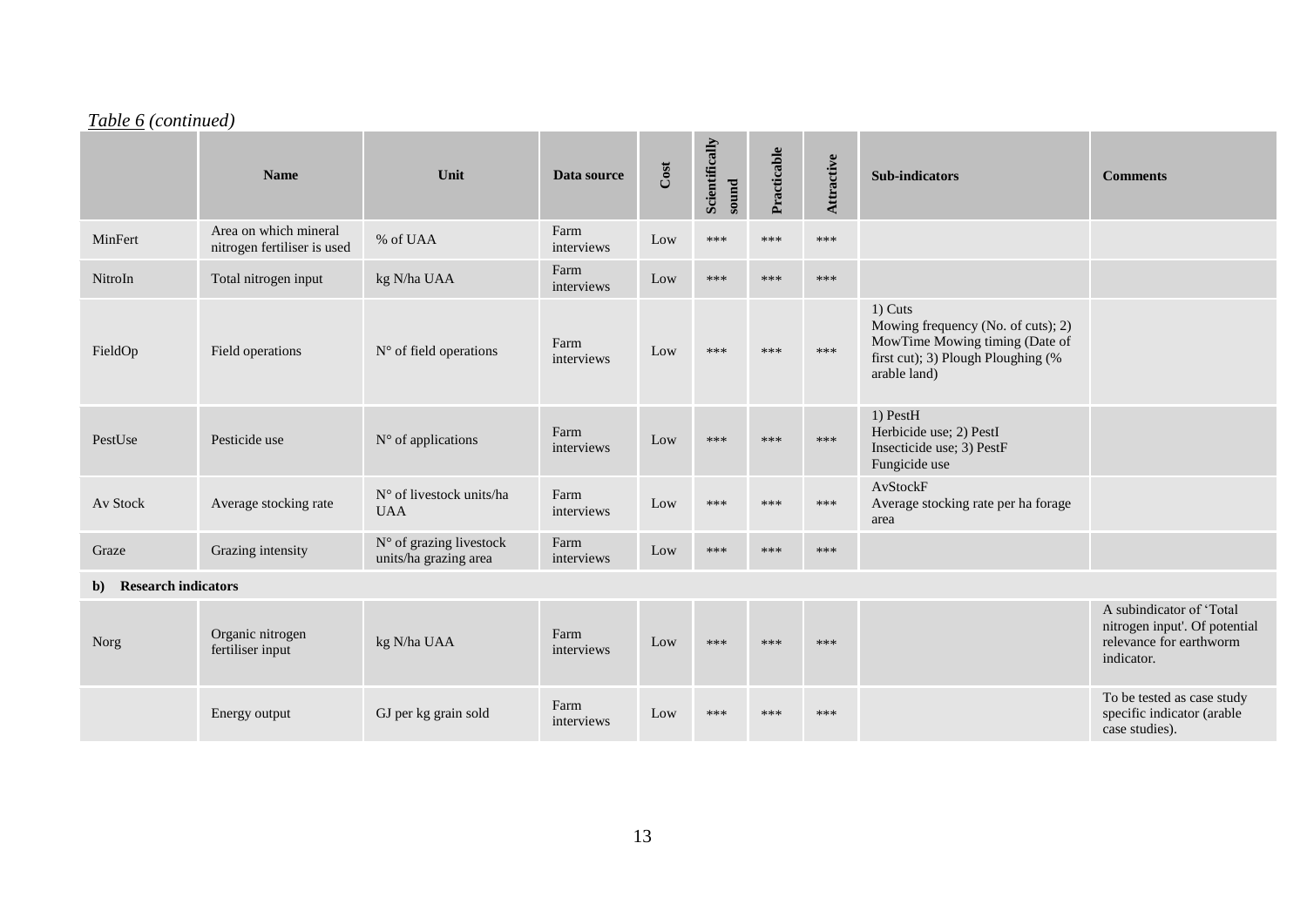## *Table 6 (continued)*

|                                   | <b>Name</b>                                | Unit                                 | Data source        | Cost | Scientificall<br>y sound | Practicable | Attractive | <b>Sub-indicators</b> | <b>Comments</b>                                                                                                                                                                         |
|-----------------------------------|--------------------------------------------|--------------------------------------|--------------------|------|--------------------------|-------------|------------|-----------------------|-----------------------------------------------------------------------------------------------------------------------------------------------------------------------------------------|
| Irrig                             | Irrigation                                 | % of UAA                             | Farm<br>interviews | Low  | ***                      | ***         | ***        |                       | Relevant for few case<br>studies only. A candidate<br>for merging with indicator<br>'Irrigation' indicator to form<br>new 'Intensity water<br>management' indicator<br>(working title). |
| Drain                             | Drainage                                   | % of UAA                             | Farm<br>interviews | Low  | ***                      | ***         | ***        |                       | See Irrigation.                                                                                                                                                                         |
| <b>Discarded indicators</b><br>c) |                                            |                                      |                    |      |                          |             |            |                       |                                                                                                                                                                                         |
| DivEnt                            | Diversity of enterprises                   | $N^{\circ}$ of enterprises           | Farm<br>interviews | Low  | $\ast$                   | ***         | $\ast$     |                       | No consistent trends, so<br>indicator was dropped.                                                                                                                                      |
| CertOrg                           | Certified organic<br>farming               | yes/no                               | Farm<br>interviews | Low  | $\ast$                   | ***         | $\ast$     |                       | Specific farm management<br>characteristics are more<br>reliable indicators. But<br>CertOrg can be an important<br>additional explanatory<br>variable.                                  |
| AgrEnv                            | Agri-environmental<br>measures on the farm | N° of agri-environmental<br>measures | Farm<br>interviews | Low  | $\ast$                   | ***         | $\ast$     |                       | Correlations with<br>biodiversity indicators for 2<br>case studies only (France -<br>plants: positive, Italy - bees:<br>negative). No consistent<br>trend, so indicator was<br>dropped. |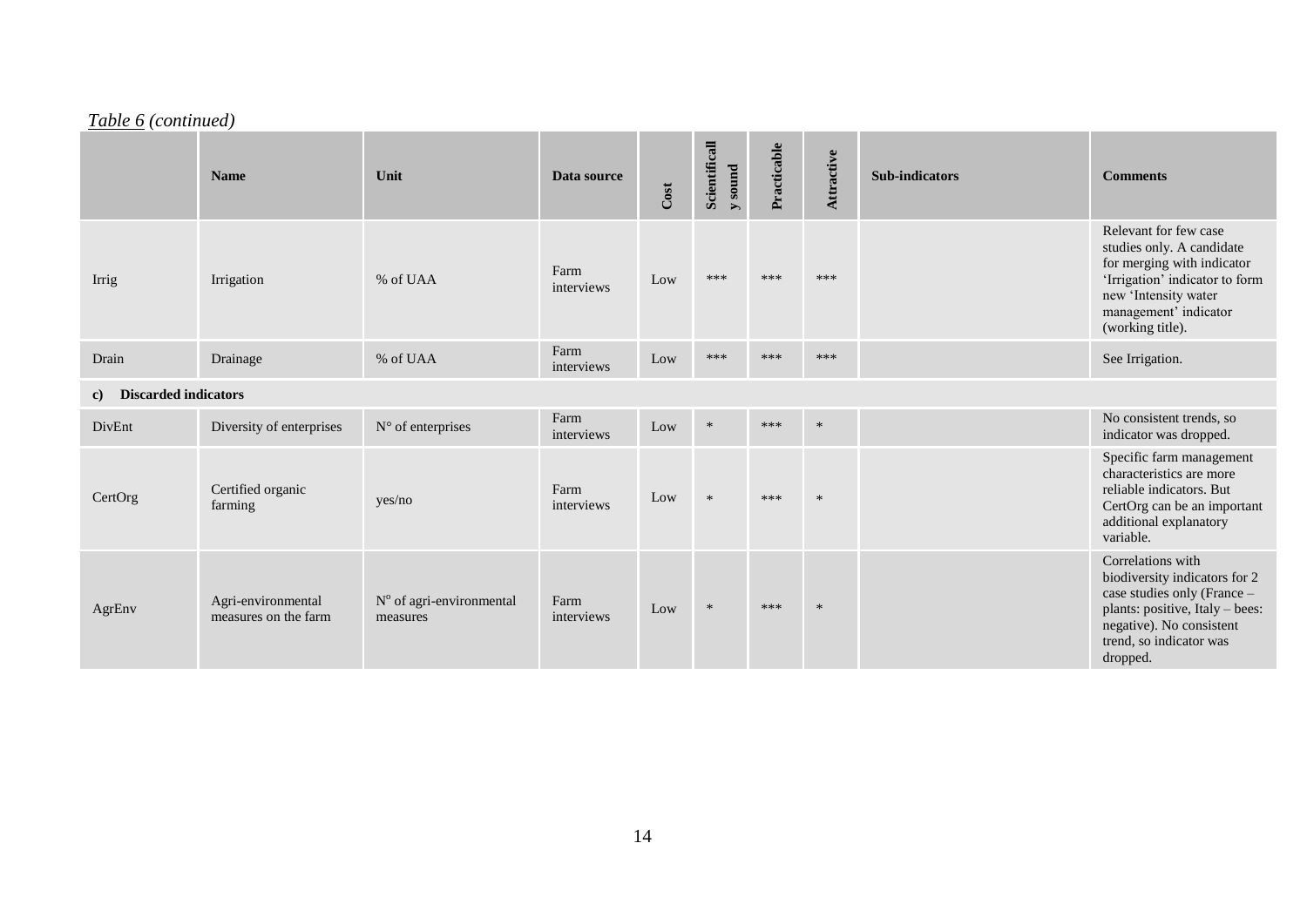# *Table 6 (continued)*

|              | <b>Name</b>                                                     | Unit                                           | Data source        | Cost | Scientificall<br>y sound | Practicable | Attractive | <b>Sub-indicators</b> | <b>Comments</b>                                                                                                                                                                                                                                                  |
|--------------|-----------------------------------------------------------------|------------------------------------------------|--------------------|------|--------------------------|-------------|------------|-----------------------|------------------------------------------------------------------------------------------------------------------------------------------------------------------------------------------------------------------------------------------------------------------|
| AeNature     | Agri-environmental<br>support related to nature<br>conservation | % of UAA under nature<br>conservation measures | Farm<br>interviews | Low  |                          | ***         | $\ast$     |                       | Correlations with<br>biodiversity indicators for 2<br>case studies only (Germany<br>- habitats: positive. Austria<br>- plants: negative.). No<br>consistent trend, so indicator<br>was dropped. But perhaps<br>worthwhile for specific<br>analysis of German CS. |
| PestUse-Area | Reduced use of<br>chemical pesticides                           | % of UAA without use of<br>chemical pesticides | Farm<br>interviews | Low  | ***                      | ***         | $\ast$     |                       | Correlates strongly with<br>PestUse.                                                                                                                                                                                                                             |
| Zero         | Soil cultivation: Zero<br>tillage                               | % of UAA                                       | Farm<br>interviews | Low  | ***                      | ***         | $\ast$     |                       | Relevant in one BIOBIO case<br>study (France) only.                                                                                                                                                                                                              |